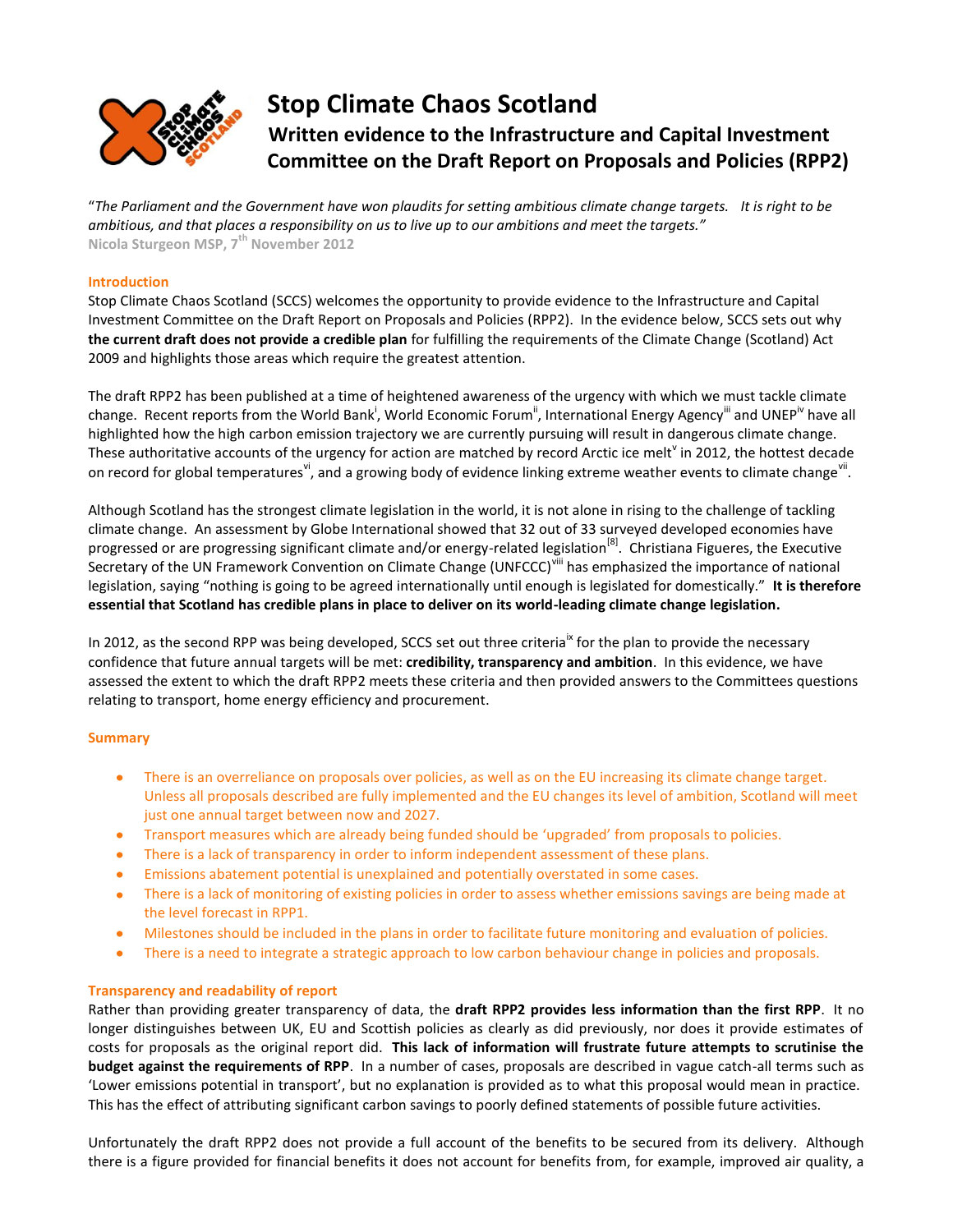healthier population or reduced congestion. As a result, it provides only a partial account of the balance of costs and benefits, an area highlighted as important by Audit Scotland in their report from December 2011<sup>x</sup>.

In addition, unlike the first RPP, RPP2 also does not contain percentage reductions per sector compared to the 1990 baseline which makes it difficult to analyse the level of savings being attributed to meetings targets.

#### **Credibility of plans**

SCCS is concerned that **RPP2 does not present a credible package of measures** to enable emissions targets to be met. As with RPP1, there remains a significant overreliance on both the EU raising its ambition and the full implementation of a large number of proposals. For instance, in 2020, 41% of savings from the homes and communities sector is to come from proposals, for transport the figure is just over 30%. This balance of effort between committed polices and 'propositions' (para 2.11.2 of RPP2) does not provide a blueprint to a low carbon economy.

The table below is based on data from RPP2 and show how **only one target will be achieved if the Scottish Government implements only policies**. Even if the EU raises its ambition, all proposals would have to be implemented to the levels described if all of the legally-binding emissions targets are to be achieved.

| EU shifts to 30%   | Yes        | Yes                      | No                   | No                  |
|--------------------|------------|--------------------------|----------------------|---------------------|
| All proposals      | Yes        | No                       | Yes                  | No                  |
| implemented        |            |                          |                      |                     |
| All policies       | Yes        | Yes                      | Yes                  | Yes                 |
| implemented        |            |                          |                      |                     |
| Outcome for annual | Hit all 15 | Hit seven targets (2013- | Hit eight targets    | Hit only one target |
| targets 2013-2027  | targets    | 19) and miss             | (2013, 2021-27) and  | (2013)              |
|                    |            | eight (2020-27)          | miss seven (2014-20) |                     |

Credibility is further undermined by a lack of detail regarding certain proposals that are expected to generate considerable savings beyond 2020. For instance, one transport 'proposal', Lower Emission Potential in Transport, does not start to contribute savings until 2025 and by 2027 is saving almost the same as the entire decarbonising vehicles agenda. The risk associated with reliance on possible future activity is compounded by the vague description of future action. The proposal simply refers to 'a range of models used to predict transport emissions suggest that it may be possible to reduced predicted emissions, perhaps by as much as 0.75 Mt by 2027.' There is no information to allow an informed interpretation of how likely this is or what steps need to be taken now to ensure it is realised.

RPP2 provides little evidence of the effectiveness of existing policies and as a result the Committee does not have the information needed to judge the credibility of emissions reductions attributed to different policies.

#### **Ambition**

It is hard to identify an increase in policy effort in RPP2. Certainly the 'step change' in effort advised by the UK CCC is not apparent. For instance, the transport sector plans to achieve only 65% of the savings RPP1 set out to make; an actual reduction in policy effort rather than an increase. This is reinforced by the absence of *any* Scottish Government transport policies. By its own definition any current Scottish Government transport effort with a focus on emissions reduction is not currently happening at a "the intensity required for the abatement figures in this document" (P124 of draft RPP2). The low level of ambition is compounded by the reliance on action after 2020. Again, the transport sector provides a clear example with three times the emissions reductions expected between 2021 and 2027 as between 2013 and 2020.

#### **Transport**

#### Progress on RPP1

Emissions from transport are higher now than they were in 1990, the baseline year. The first RRP said emissions from transport should be 1% lower in 2010 than the 1990 baseline, but the Scottish Government's own report shows that they were actually 2% higher<sup>xi</sup>. As in the draft RPP2, the first RPP did not include any Scottish policies on transport, only proposals. However, the vast majority of the proposals included in the first RPP are not currently being sufficiently funded<sup>xii</sup>. It is therefore reasonable to say insufficient progress has been made, since the publication of the first RPP, in the transport sector to reduce emissions. It is not possible to provide a more detailed analysis on progress as appropriate monitoring has not been published by the Scottish Government to enable this to happen.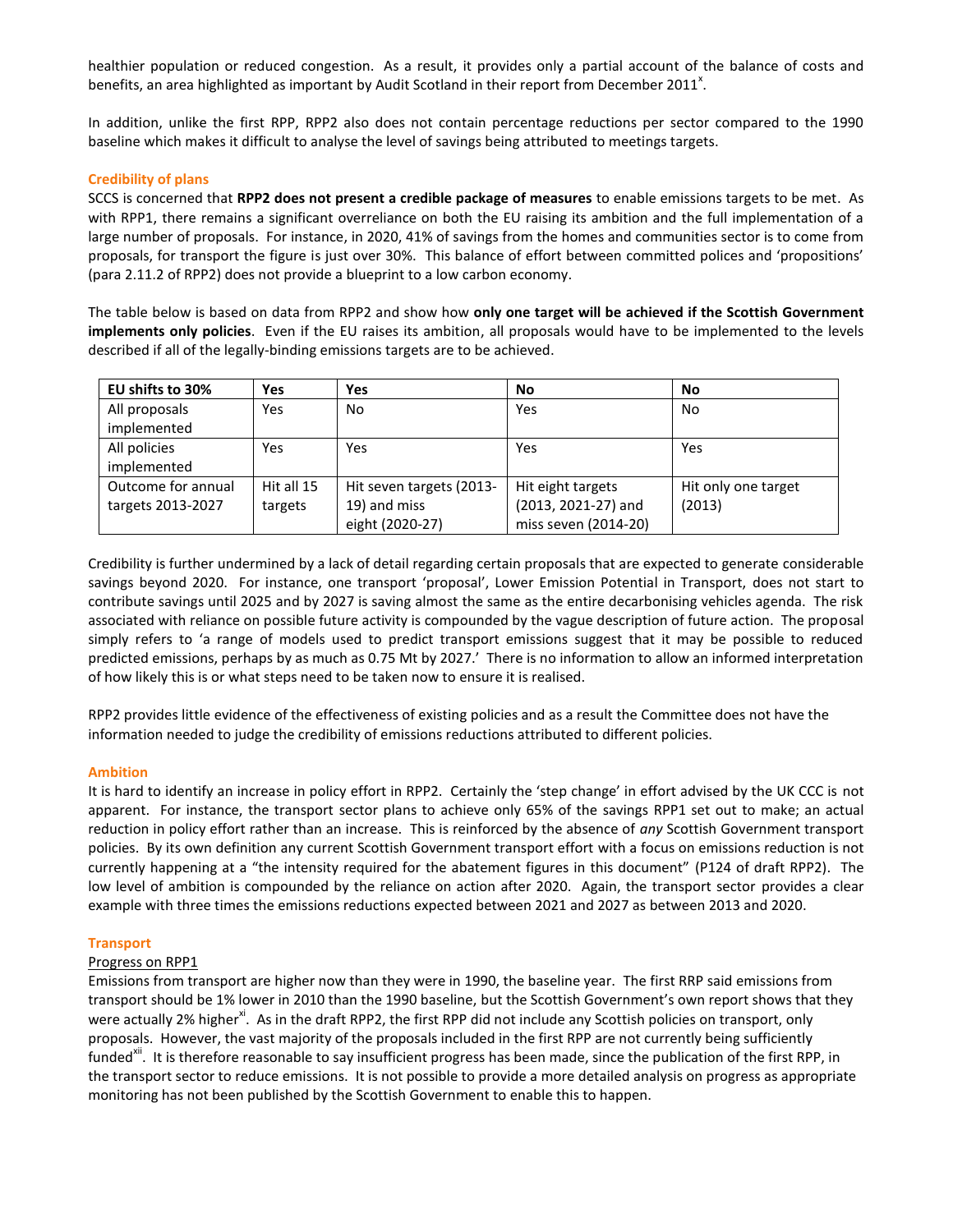## RPP2

As in RPP1, there is **a total absence of Scottish Government policies on transport in RPP2**, the only emissions savings from policies being as a result of EU Directives. The text of the transport section clearly sets out that the Government is already allocating funds to a number of the transport proposals (e.g. cycling and walking infrastructure investment, car clubs, eco-driving), unfortunately the RPP2 also makes clear that they are not currently supported "at the intensity required for the abatement figures in the document" (para 7.4.6). **SCCS calls on those measures that are currently being funded be 'upgraded' to policies**, e.g. the Cycling Action Plan for Scotland (CAPS). The latter is just one example and there are many more within the transport section.

There is a considerable reduction in ambition for emissions abatement from the transport sector. For example, for 2020, RPP2 almost halves the effort expected from the transport proposals from 1,093 to 579ktCO2e, a 47% reduction<sup>xiii</sup>. In addition, the level of ambition in the early years is of particular concern. We cannot afford to wait until the 2020s to start taking action. The table below describes the balance between early and late action in the transport sector.

| Transport proposals &<br><b>policies</b> (ktCO2e) | 2013-2020 | 2021-onwards       |
|---------------------------------------------------|-----------|--------------------|
| RPP1                                              | 11.241    | 5,642 (2021-22)    |
| RPP <sub>2</sub>                                  | 7.261     | 20,678 (2021-2027) |

**Meeting the targets is heavily reliant on the proposal 'Lower Emission Potential in Transport' despite there being no convincing explanation of what is meant by this** (see para 7.4.40) or, why implementation of this measure should be delayed until the final three years (2025-27). Furthermore, the emissions savings expected from 'Lower Emission Potential in Transport' are expected to come at no extra cost.<sup>xiv</sup> To provide this revenue-neutral emissions saving from the transport sector, <sup>xv</sup> road traffic demand management measures would be required if the 'reductions in use of the road network in favour of public transport' are to be delivered. However, these are completely absent from the draft RPP2. It is unacceptable for Ministers to rely on a vague, unexplained proposal, in the final years of the plan, to achieve the required reductions from the transport sector. **SCCS recommends the Committee seek an evidence-based explanation for this proposal.** In the absence of this, this proposal should be removed from RPP2 and replaced with other transport measures in the early years to make up the shortfall. SCCS would suggest demand management measures as a possibility for this addition $\overset{\text{avi}}{ }$ .

RPP2 features only five budget lines for transport proposals compared to the 13 featured in RPP1.<sup>xvii</sup> This significantly **reduces the transparency of the document compared to its predecessor**. The change in format also makes it impossible to compare the effort expected from different policies (as listed in the text) with that expected in RPP1, despite these measures being essentially unchanged. **SCCS calls on the Committee to request the Government to provide a disaggregation of the data** in the same format as presented in p143 of RPP1 so that proper scrutiny can be carried out.

# **Homes and Communities**

# Progress on RPP1

RPP1 identified reductions in emissions from homes of 10% and 36% respectively for 2010 and 2020 (against a 1990 baseline). The bulk of these reductions were attributed to improvements in domestic building energy efficiency with more modest abatement from improving new build standards and renewable heat. Milestones on installation of loft and cavity wall insulation into all homes, installation of high efficiency boilers for those homes with gas central heating and at least 100,000 homes to have adopted some form of renewable heat technology were identified.

Scotland's emissions from homes were 3% greater in 2010 than in 1990 and thus the 10% reduction attributed from homes was not achieved. Whilst considerable progress is being made towards these milestones, it is not clear whether Scotland is on track to meet these. Latest statistics (2011) reveal that whilst many homes have some insulation, just 42% of homes have 200mm or more and 34% of homes with cavity calls are yet to have cavity wall insulation. The Energy Saving Trust estimate that around 9,500 homes in Scotland have some form of renewable heating or hot water by end 2010 and based on the current rate of installation have identified that a ten fold increase in installation rates will be required in order to meet target for 100,000 homes to have some form of renewable heat technology<sup>xviii</sup>. Furthermore, it is questionable if these milestones are sufficiently challenging to ensure abatement levels for 2020 will be reached.

Since drafting RPP1, the government have made a welcome commitment to produce a National Retrofit Programme.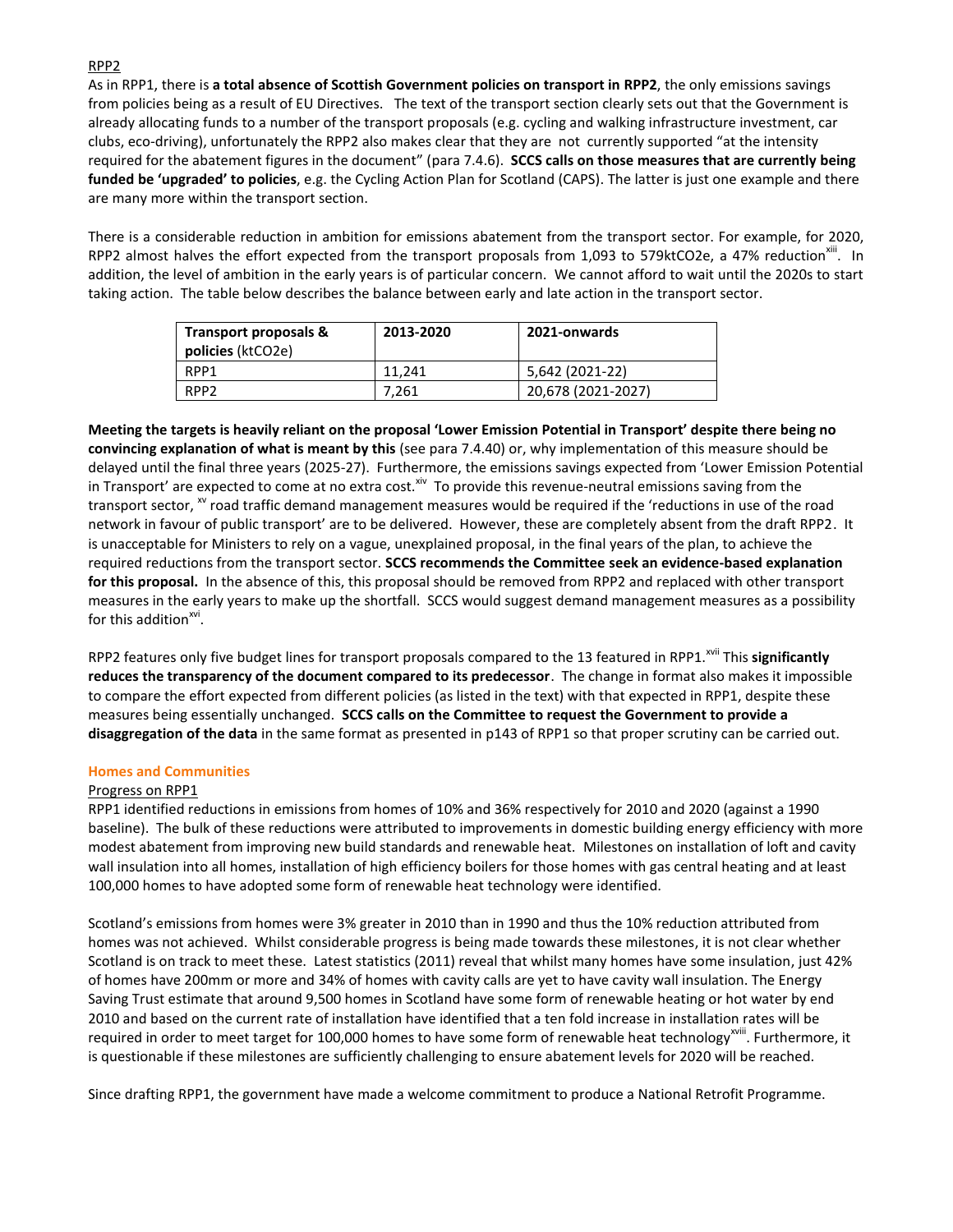# RPP2

Given that emissions from homes have not fallen in line with the trajectory established in RPP1, and this in part contributed to Scotland missing the 2010 emissions target, a step change in delivery of measures to improve the energy efficiency of our housing stock is required. The RPP2 falls short of reflecting this.

Whilst **we welcome the inclusion of a proposal to introduce minimum standards for the private housing sector** we have some significant concerns about the ambition, timescale and effectiveness of the policies and proposals as outlined in RPP2, in particular:

- $\bullet$ The lack of any timetable for when the National Retrofit Programme will have covered all Scottish households.
- $\bullet$ The **length of time before the proposal for minimum standards would be introduced** (2018). Earlier introduction would help drive up demand for Green Deal and ECO schemes. SCCS recommends a minimum standard of energy performance for all private housing at the point of sale or rental, as of 2015.
- The reduced ambition and delayed timescale (to 2014) for implementing new build standards.  $\bullet$
- The **lack of clarity around what the proposal 'Additional technical abatement potential in fabric and energy efficiency' is, and how it will be achieved**, particularly given the significant abatement attributed to this proposal. SCCS recommends the Committee seek further information on this proposal in order to assess its credibility.
- The level of abatement expected from smart meters in 2013 and 2014 given the mass roll out programme is not  $\bullet$ expected to start until 2014. There is also no explanation for the increased abatement attributed to smart meters from 2018 onwards in RPP2 compared to that in RPP1.
- The absence of any proposed milestones. **We recommend milestones on installation of insulation** across Scotland's  $\bullet$ stock specifying a minimum of 270mm and on solid wall insulation installation as a minimum of 230,000 - 10% share of the UK recommendation by the Committee on Climate Change).
- The lack of any proposal to use the Land and Buildings Purchase Tax and green council tax approach to incentivise energy efficiency improvements.

# **Procurement**

It is difficult to make any substantial analysis on the level of importance placed on procurement as a means to reduce emissions in the RPP2 as there is **very little reference to this important lever** within the document.

In the Business, Industry and the Public Sector section, considerable emissions abatement is attributed to the 'Public Sector' with an ambition to achieve 'a complete transformation' in this area by 2027. While sustainable procurement processes are one of the three areas identified to achieve this, there are **no proposals or policies relating to sustainable public procurement** within the RPP2.

RPP2 notes that **an accelerated programme of implementation, a "significant uplift of activity...across the entire public sector"**, will be needed (P113 of RPP2). To help gauge progress, SCCS urges mandatory reporting of emissions under the Public Bodies Duty in the Climate Change (Scotland) Act.

The Carbon Trust report<sup>xix</sup> identifies barriers to implementation on procurement, as well as the need for the financial business case for carbon reduction to be understood at senior levels and a lack of governance to measure actual emissions savings versus targets.

The focus of what was to be the Sustainable Procurement Bill has shifted towards general Procurement Reform, with very little emphasis on sustainability. This is reflected in the RPP2 itself where it is stated: 'The Scottish Government's procurement reform work includes a series of proposals on the smarter use of public procurement to encourage innovation and growth' (P143), with no reference to encouraging sustainability and reducing emissions. SCCS has expressed our concern about this in greater detail in our consultation response<sup>xx</sup>.

SCCS welcomes the preparation of an action plan to, among other issues, identify 'what more might be done through our procurement activities' by October 2013.

# **About Stop Climate Chaos Scotland**

Stop Climate Chaos Scotland (SCCS) is a diverse coalition of over 60 organisations campaigning together on climate change, including environment, faith and development organisations, trade and student unions and community groups. For more information visit [www.stopclimatechaos.org/scotland.](http://www.stopclimatechaos.org/scotland)